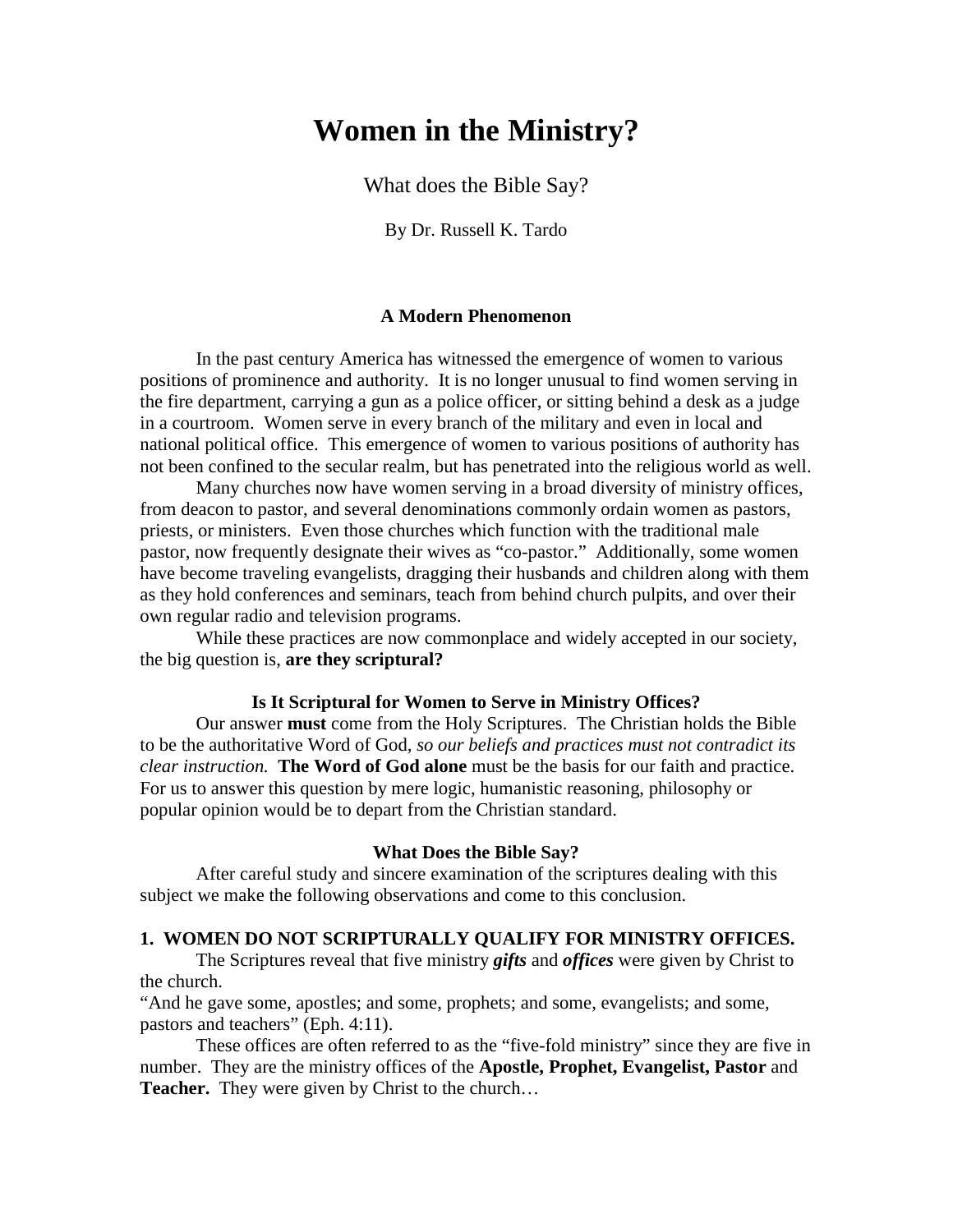"For the perfecting of the saints, **for the work of the ministry,** for the edifying of the body of Christ" (Eph. 4:12).

Though a woman might attend Bible school or seminary, earn a degree and be licensed, appointed, certified or ordained to the ministry, **still she does not qualify** for these ministry offices **scripturally.**

## **The Original Language Speaks More Clearly**

Absolutely fundamental to Koine Greek (the original language of the New Testament) is its system of agreement between nouns and their modifiers. Nouns in Greek can only be masculine, feminine, or neuter, and the articles which precede and modify them must agree in gender. In fact, at times the article will actually help determine the gender of the noun it modifies. It is, therefore, very significant that in each of the five-fold ministry offices listed in Ephesians 4:11, the Greek nouns and the articles that modify them are all in the masculine gender. This fact alone furnishes us with enough authority to state unequivocally, that these offices were intended by God to be occupied **by men only**.

#### **Scriptural Qualifications**

 In 1 Timothy 3:1-7, Paul sets forth the qualifications God gave for the ministry office of a bishop or pastor (certainly these qualifications would apply to *every* five-fold ministry office). Notice the words in bold type in this passage emphasizing *who* God qualifies for ministry office.

 "This is a true saying, if a **man** desire the office of a bishop, **he** desireth a good work.

 A bishop then must be blameless, the **husband** of one wife, vigilant, sober, of good behavior, given to hospitality, apt to teach;

 Not given to wine, no striker, not greedy of filthy lucre; but patient, not a brawler, not covetous;

 One that ruleth well **his** own house, having **his** children in subjection with all gravity;

 For if a **man** know not how to rule **his** own house, how shall **he** take care of the church of God?

 Not a novice, lest being lifted up with pride **he** fall into the condemnation of the devil.

 Moreover **he** must have a good report of them which are without; lest **he** fall into reproach and the snare of the devil."

 In no uncertain terms, God declares in the Bible that **ministry office can be held only by a man!** Also, note the *masculine pronouns* used over and over**…"he"** and **"his."** Honesty demands that we not inject "or she/her" into the sacred text.

# **Women simply do not qualify.**

 Furthermore, **he** must be **the husband** of one wife. (The Bible does not imply or inject, "or the wife of one husband.") Obviously, only a man can be a husband, and what should thus be equally obvious is that only a man can meet God's qualifications for ministry offices.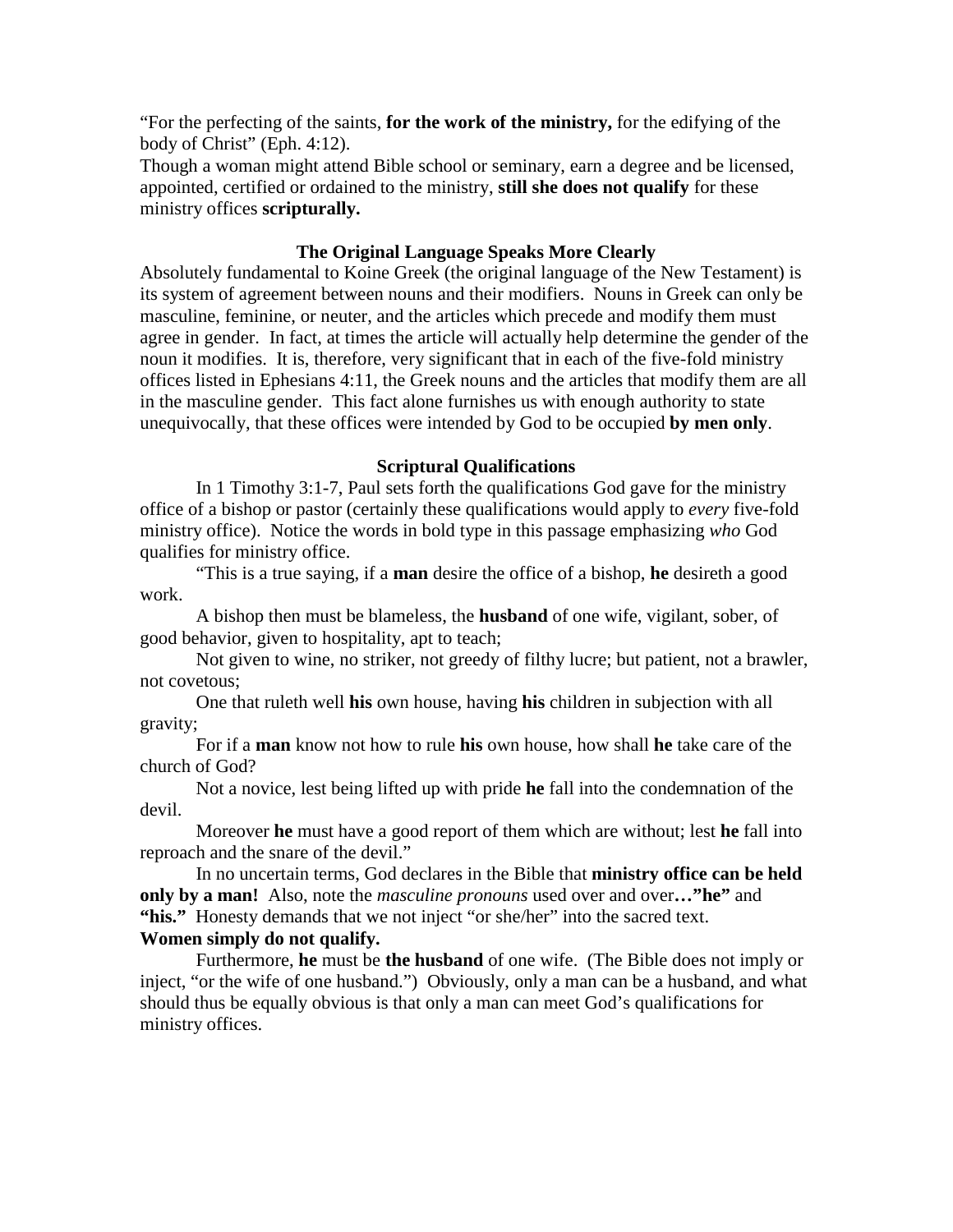#### **God Does Not Discriminate**

 God does not, here or elsewhere, treat women unfairly, or as though they were not equals to men. Men are not superior to women; women are not inferior to men. But while God does not discriminate against women, He did make them different, plainly revealing that He intended them to function *in different roles and with different responsibilities.* God created *two* separate and distinct sexes (*equal*, but separate and distinct).

"Male and female created He them" (Gen. 1:27).

**Obviously,** He intended that they function in **two separate and distinct roles.**

#### **More Scriptural Qualifications**

Titus 1:5-9 also sets forth God's qualifications for ministry office:

 "For this cause left I thee in Crete, that thou shouldst set in order the things that are wanting, and ordain elders in every city, as I had appointed thee:

 If any be blameless, the **husband** of one wife, having faithful children not accused of riot or unruly.

 For a bishop must be blameless, as the steward of God; not selfwilled, not soon angry, not given to wine, no striker, not given to filthy lucre;

But a lover of hospitality, a lover of good men, sober, just, holy, temperate;

 Holding fast the faithful word as **he** hath been taught, that **he** may be able by sound doctrine both to exhort and to convince the gainsayers."

 Again, we note the emphasis on the **masculine.** Just as in 1 Timothy, the one holding ministry office is to be *a man, "the husband of one wife"* (not the wife of one husband). This is not to suggest that a minister has to be married, but rather the emphasis is on the fact that he was married *only once* (i.e., not one who has been divorced). Also, we see the same usage of the masculine pronouns.

 These Scriptures can only bring us to one conclusion: *women simply do not qualify to hold a five-fold ministry office.* Honest hermeneutics will allow no other interpretation!

# **2. WOMEN IN FIVE-FOLD MINISTRY IS A MODERN PHENOMENON, WITHOUT BIBLICAL PRECEDENT OR HISTORIC WARRANT.**

#### **No New Testament Basis**

a. There are *no examples* of women serving in five-fold ministry offices *in the entire New Testament.* Multitudes of apostles, prophets, evangelists, pastors and teachers are mentioned and named in the New Testament. *None were women.*

b. Jesus ordained twelve apostles to function in ministry. *None were women!* Certainly if Jesus intended for us to ordain women to ministry offices **He would have set the example** by ordaining at least one woman apostle! In fact, the Bible mentions *more than twelve apostles!* God also ordained as apostles James (the Lord's brother) (Gal. 1:19), Paul (Rom. 1:1), probably Barnabas (1 Cor. 9:1-6; Gal. 2:9; cf. Acts 14:4,14), and several others (Rom. 16:7). **None were women.**

 Furthermore, there is no evidence that women were among the 70 that Jesus sent out in ministry (Lu. 10:1,17). Thus *in the entire New Testament there is not one single example of a woman serving in five-fold ministry!* If we sincerely were to follow *the*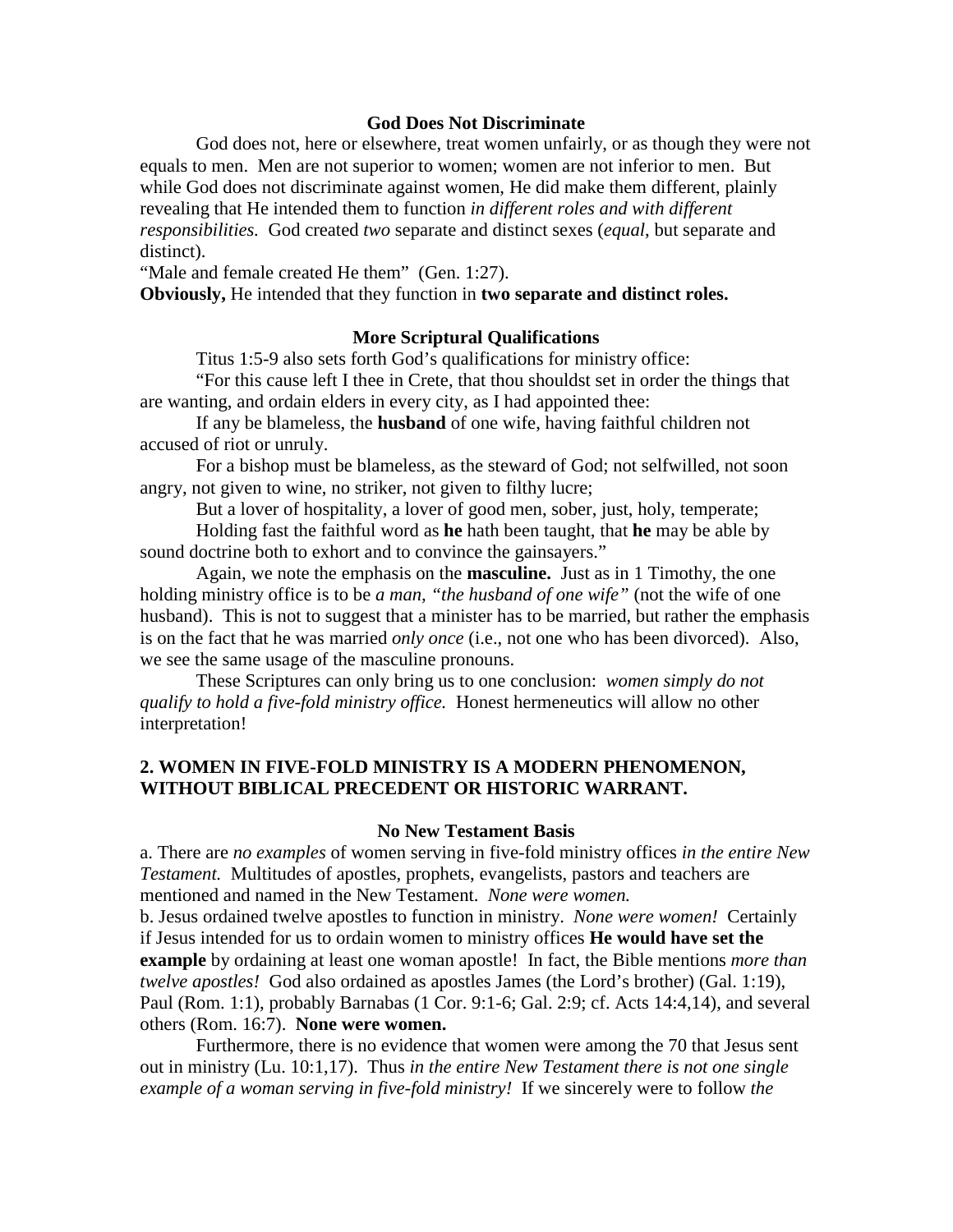*example of Christ,* the pattern and practices of the early church, and the instructions of the New Testament, we would not ordain women into ministry office!

# **No Examples in Church History**

 Early church history lends no support to the modern views of qualifying women for ministry office. Actually, in the almost 2,000 year history of the church women never served in ministry office until the last century. Again, we must conclude that ordaining women to five-fold ministry offices is a **recent phenomenon**, (actually arising only in this century out of Feminism), and is **without scriptural precedent or historic basis.** 

# **2. WOMEN SERVING IN ANY FIVE-FOLD MINISTRY OFFICE IS EXPRESSLY FORBIDDEN IN 1 TIMOTHY 2:11-12:**

"Let the women learn in silence with all subjection.

 But I suffer not a woman to teach, nor to usurp authority over the man, but to be in silence."

Here women are instructed to learn quietly in submission, and **they are not permitted to teach men or to exercise authority over them.** Other Bible translations make the sense of this prohibition even clearer:

"Let a woman quietly receive instruction with entire submissiveness.

 But I do not allow a woman to teach or exercise authority over a man, but to remain quiet." (N.A.S.V.)

The Amplified version reads:

"Let a woman learn in quietness and entire submissiveness.

 I allow no woman to teach or to have authority over men; she is to remain in quietness and keep silence (in religious assemblies)."

And the Living Bible says:

"Women should listen and learn quietly and humbly.

 I never let women teach men or lord it over them. Let them be silent in your church meetings."

 Since any exercise of a five-fold ministry office is an exercise of spiritual authority (I Tim. 3:5; Heb. 13:7, 17), women simply are not permitted to exercise this authority over men. God designed in the order of His universe that woman was to be "an help meet" for the man, not an authoritative figure over the man (Gen. 2:18,20), and she is not the head of the man but he is to be her head (Eph. 5:22-24; I Cor. 11:3, 8-9). Violating these clear injunctions from Scripture invariably leads to spiritual deterioration, chaos, and confusion within the church (or the home). Nothing functions properly when it is out of Biblical order.

# **Godly Women in the New Testament**

There are many examples in the New Testament of godly women who evangelized unbelievers and encouraged believers, including men. Priscilla and her husband, Aquila, even explained proper doctrine to the preacher, Apollos (Acts 18:26), and the woman at the well in Samaria was largely responsible for the evangelization of her community due to her own personal testimony of Christ (John4:28-29, 39). However, **these women did not function in any authoritative five-fold ministry office** in the church, for such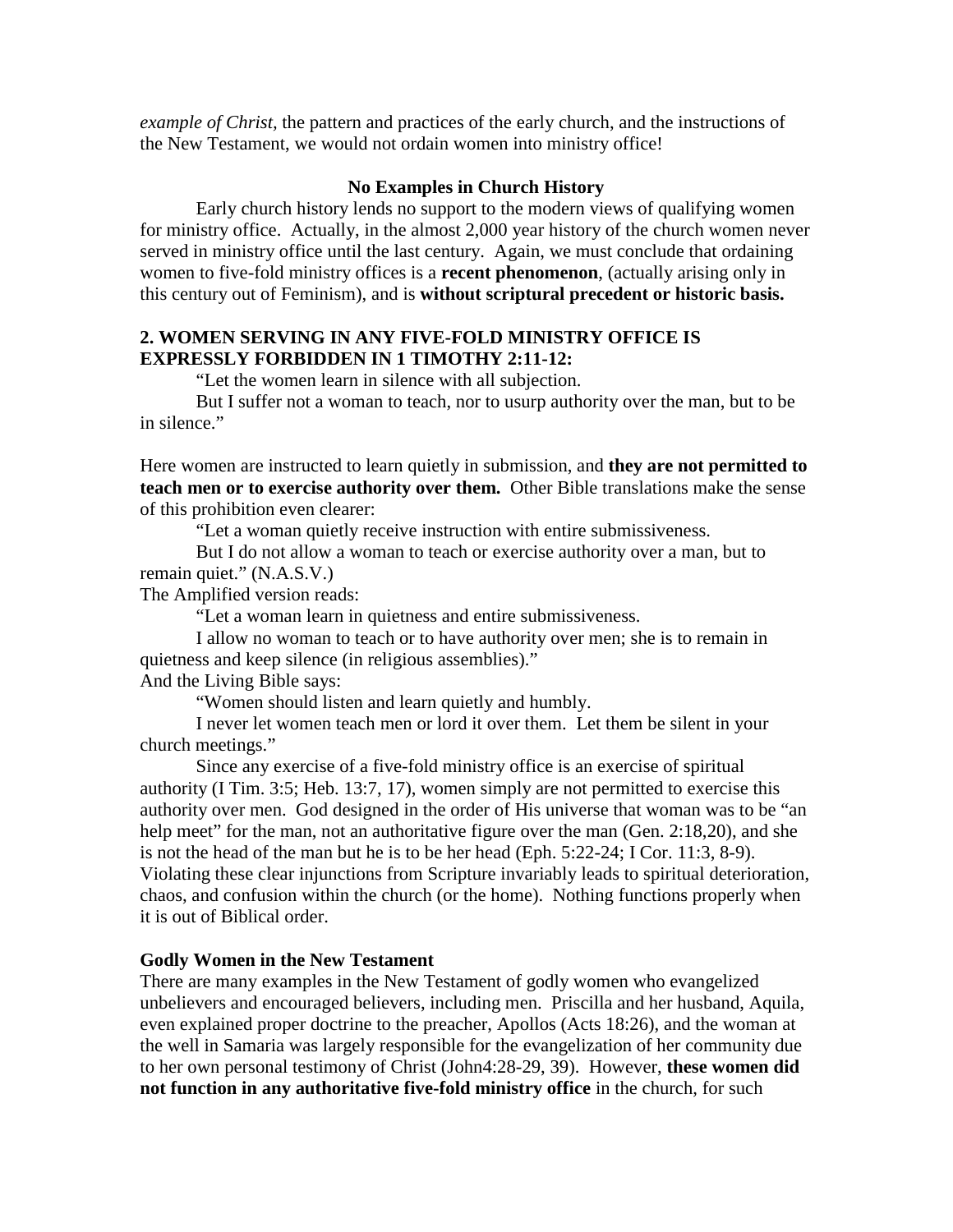would have contradicted the scriptural principles of proper role relationships, and violated God's prohibitions.

 Amazingly, in spite the clarity of Paul's instructions, some have argued that these verses do not constitute a prohibition of women ministries, but instead are a "cultural limitation". They contend that this prohibition applied only to the unlearned women in a particular city and time, who were unqualified to teach due to their lack of education and the prevalent cultural sense of propriety that existed at that time.

 However, the context of the verses clearly reveals that *such was not the case*. Paul's prohibition is linked not to custom or culture, **but to the very order of creation!**

 Continuing from Paul's prohibition in 1 Timothy 2:11-12, verse 13 explains *why* the woman is forbidden to teach or hold an authoritative position over men:

"For (because) Adam was first formed, then Eve."

 The prohibition is because God did not design for woman to be the head over man, but vice versa! God, in His divine scheme, never intended for women to function in roles He delegated to men. Though created equal, each sex was to function in the role God intended. **It violated divine order** for the women to usurp male authority in churches or homes. Is God unfair to women? Does this prohibition declare male superiority? Absolutely not! **No one sex is more important than the other.**

# **IS A KNIFE MORE IMPORTANT THAN A FORK?**

*No! Both* are equally necessary, and we would be foolish to argue over which was more important or superior. Both are important and were fashioned to perform *equally essential functions!* However, neither can do as good a job as the other was made to perform. Did you ever try to eat spaghetti with a knife—or cut steak with a fork? They don't function well in those capacities because *that is not the purpose for which they were designed!* But when functioning in the roles for which they were intended **both perform excellently!** 

#### **The Same is True with Male and Female Roles**

As it is with the order of man's creation (knives and forks), so it is with God's (men and women). Though this may not be a perfect analogy, yet it helps to make the point.

 The Bible declares that women simply were not "formed" for the role of church leadership; they are, after all, the "weaker vessel" (I Peter 3:7). **God created the male and female equal but different.** Each was to function in the role and capacity for which God intended! For the woman to hold authority over the man, or for the man to submit to the woman, *is to depart from divine order*.

#### **Paul's Prohibition in I Timothy 2 Linked to the Fall**

 As we continue in the context, Paul links the prohibition (I Timothy 2:11-12) not to "culture" but *to the nature of the fall!* 

 "And Adam was not deceived, but the woman being deceived was in the transgression" (I Tim. 2:14).

Paul is not trying to lay the blame for the fall all on Eve (In fact, in Romans 5:12-ff he attributes the entrance of sin into the world directly to Adam and doesn't even mention Eve.) But Paul could be suggesting here that *woman,* being the weaker vessel and more emotional, was more susceptible to deception than was the man. Paul states plainly that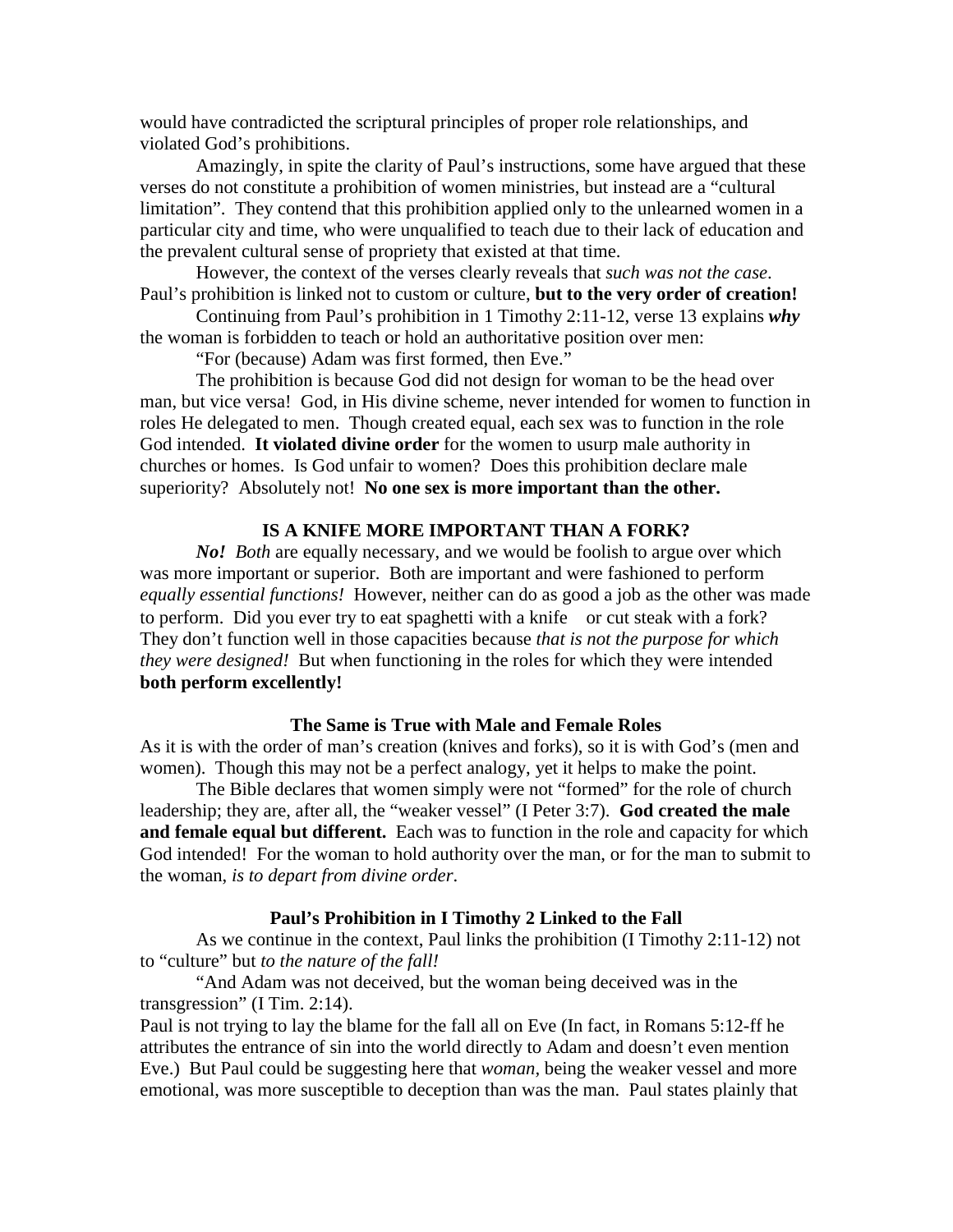Adam wasn't deceived in the garden. He knew what he was doing! He sinned with his eyes open! He was persuaded by the woman, but not deceived by her or the serpent (cf. Gen. 3:17).

 Thus, to discard the Bible's prohibition of women serving in five-fold ministry on the basis of "ancient culture" is to clearly disregard the entire meaning and context of the verse. **This prohibition is valid in any age and in any culture!** No other meaning could possibly be intended.

#### **Yet Another Prohibition!**

 "In the mouth of two or three witnesses every word may be established" (Matt. 18:16).

God repeats Himself in order to get the point across!

 "Let your women keep silence in the churches: for it is not permitted unto them to speak; but they are commanded to be under obedience (literally, to take a submissive, subordinate place) as also saith the law.

 And if they will learn any thing, let them ask their husbands at home: for it is a shame for women to speak in the church" (I Cor. 14:34-35).

 One may argue the point from logic, reason, philosophy or popular opinion, but the Bible is clear! Women are out of place in any ministry position that gives them authority over men. **No woman can scripturally serve in a ministry that puts them behind a pulpit preaching to or teaching men.**

 Any church that allows a woman pastor, co-pastor, associate pastor, evangelist, preacher, or teacher of men, clearly violates these biblical injunctions, and does so to their own peril. It is no light thing to so wantonly disregard God's own clear commands.

## **ANSWERING THE OBJECTIONS.**

 There are several passages of Scripture that objectors use in an attempt to justify their views allowing the ordination of women. We will mention the major objections here and refute them scripturally.

## *QUESTION 1: WHAT ABOUT GALATIANS 3:28?*

"There is neither Jew nor Greek, there is neither bond nor free, there is neither male nor female; for ye are all one in Christ Jesus."

 Doesn't this passage declare the equality of women, and therefore justify their ordination into the ministry (as well as man's)?

#### *ANSWER:*

 Many people do quote this verse in an attempt to justify women serving in fivefold ministry offices. In an effort to justify their unscriptural practices and beliefs, they resort to lifting this verse entirely out of its context, twisting its intended meaning to fit their own purposes, and actually using it to contradict everything God says in the New Testament on the subject.

#### **Take It in Its Context**

 The context declares the intended meaning of the verse which is *justification by faith in Christ,* irrespective of social status, sex, or nationality. Male and female, rich and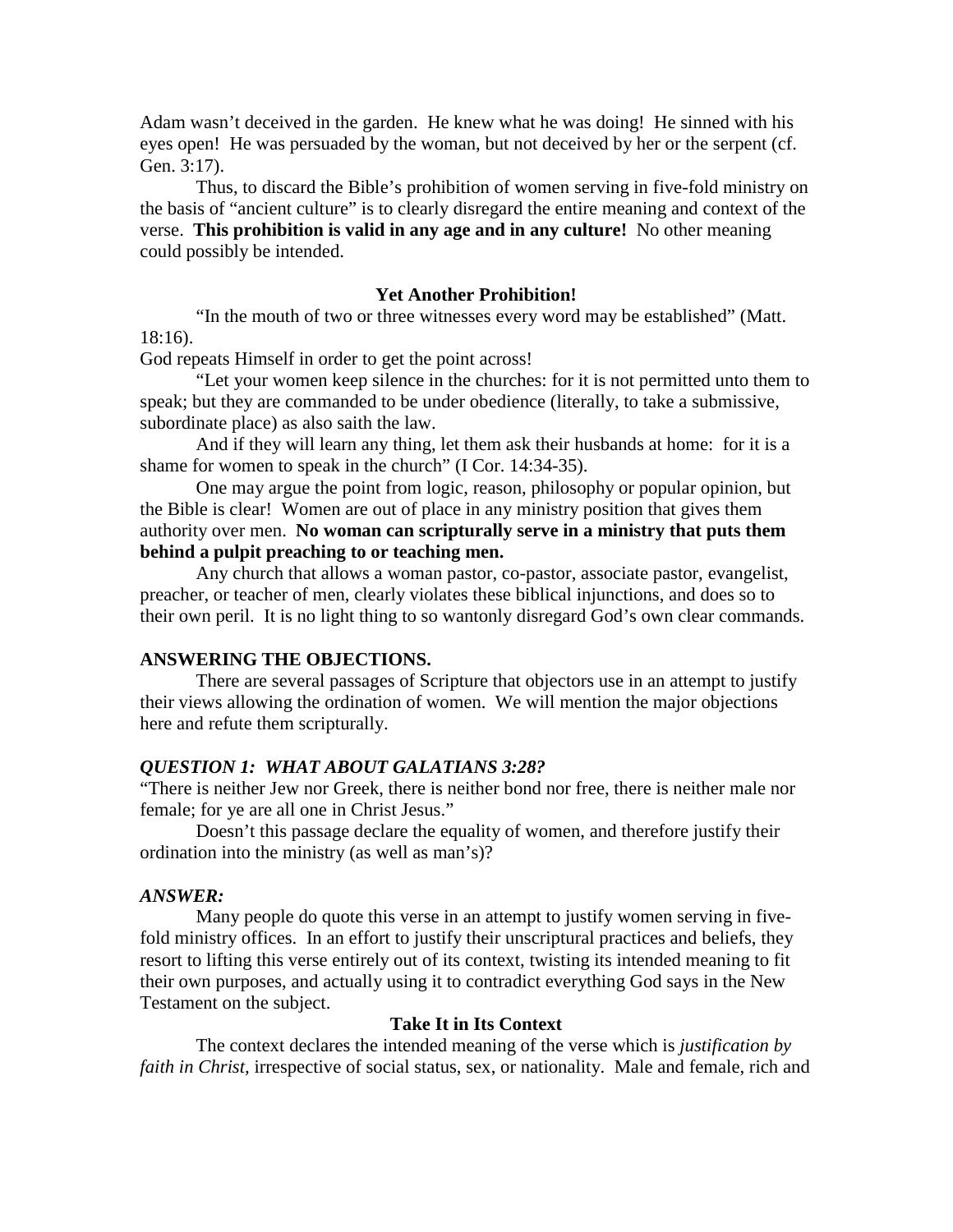poor, Jew and Gentile, all have equal access to God and are heirs together of God's gift of grace (cf. Eph. 3:6).

 This verse teaches that *all are equal* in the sight of God. No one race, social status, or sex is superior. Gentiles are not inferior to Jews; the poor are not inferior to the rich, and; women are not inferior to men. Every believer has access by faith into the very same presence of God through the blood of Christ (Heb. 10:19), and all believers can equally receive the promise of the Holy Spirit and manifest spiritual gifts (Acts 1:13-14 with 2:1-4, 17; 1 Cor. 12:7; 14:26,31; cf. 1Cor. 11:5). So all believers are equally children of God regardless of sex, race, or social status.

#### **No Contradictions**

 Obviously, Galatians 3:28 neither changes nor contradicts the qualifications for ministry God established in 1 Timothy 3:1-7 and Titus 1:5-9, nor does it eliminate the prohibition of women serving in five-fold ministry office in 1 Timothy 2:11-12. God simply does not contradict Himself!

 Are those who would justify women serving in ministry office on the basis of Galatians 3:28 trying to lead us to believe that God is confused, or, that He changes His mind from book to book or year to year? I ask you, would God *allow* women in ministry in Galatians 3:28 and then forbid it in 1 Corinthians 14:34-35; Titus 1:5-9; 1 Timothy 2:11-12 and 3:1-7?

*No*, the teaching and instruction of God is consistent throughout the entire New Testament. *The Bible does not contradict itself.* The truth of the matter is, *the Galatians passage has absolutely nothing to do with the question of women serving in the ministry.* It deals, not with function, but with acceptance. The context of the passage declares the unconditional acceptance into the Abrahamic Covenant (Gal. 3:29) of anyone, all physical distinctions (Jew/Gentile, bond/free, male/female) having been removed. Those who remove this verse from its context in order to justify their unscriptural views exercise more than poor hermeneutics, they are guilty of grossly manipulating God's Word (2 Cor. 2:17; 2 Pet. 3:16).

#### **Equal but Different**

 Though all believers are equal in God's sight and He is no respecter of persons, yet the roles and functions of male and female remain forever separate and distinct.

 Obviously, male and female differences did not cease at the cross, and though equal, God ordained that the woman take a submissive and subordinate role in her relationship to the man (Eph. 5:22; Col. 3:18). She is to be a godly wife and mother (1 Pet. 3:1-5); chaste, virtuous, and a "keeper at home" (Prov. 31:10-31; Titus 2:4-5).

 Her responsibility to the church is the same as that of the godly examples of other women in the New Testament; to pray, fast, intercede, seek first the kingdom, learn, mature in Christ, grow in faith, set a good example, support the ministry, exercise her spiritual gifts, serve the body in love, witness, visit the sick, trust God completely and love Him supremely. Women play a vital part in the church assembly, and Paul identifies several of them as his "fellow laborers" (Rom. 16:3-5; Phil. 4:2-3). Their shining quality in God's sight is their devotion, modesty, purity, and the manifestation of a meek and quiet spirit (I Pet. 3:1-5).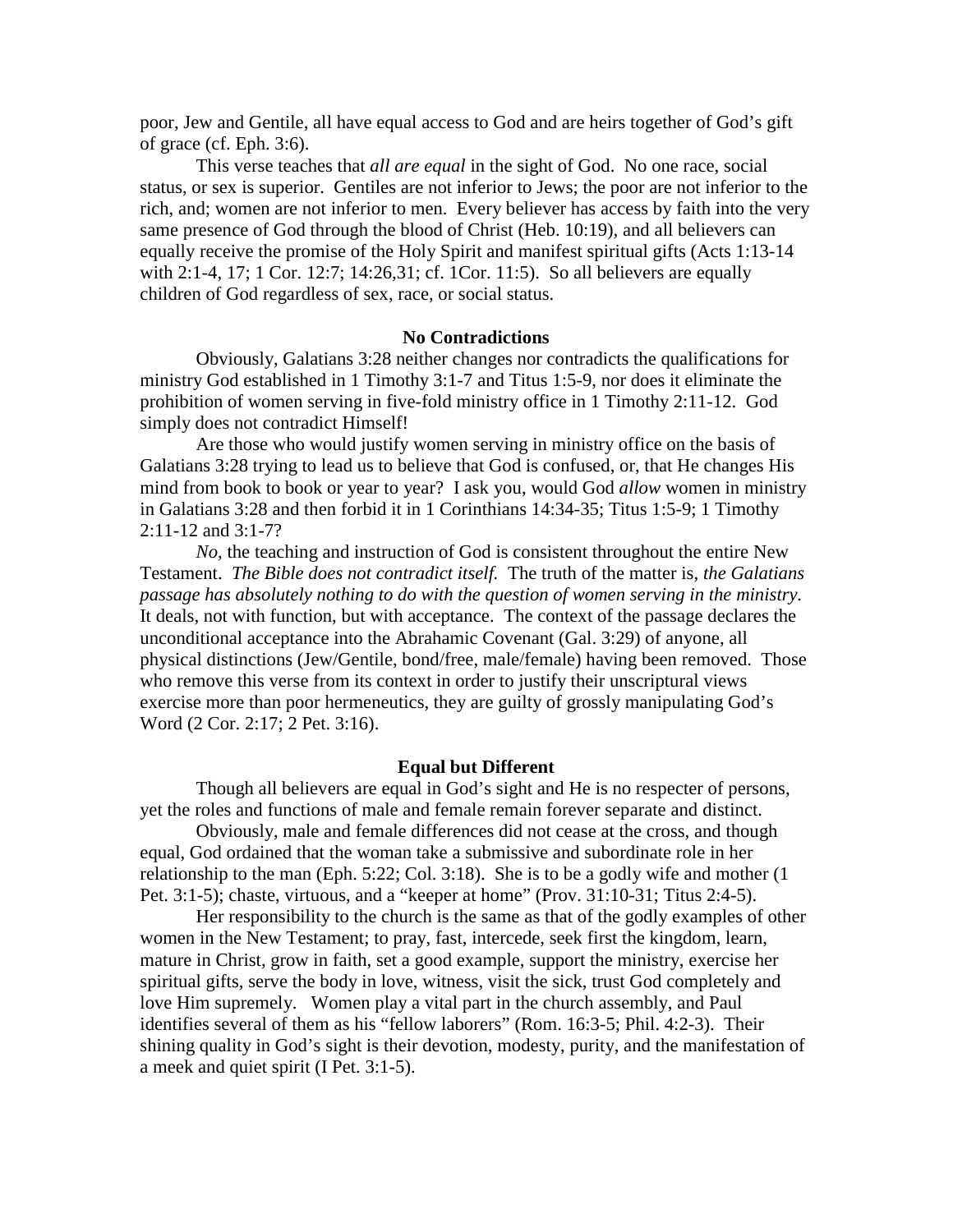The man's functions, while similar, do differ in certain aspects. He is to fast, pray, intercede, seek first the kingdom, and set a godly example for his wife and children. He is the "breadwinner" and the spiritual head of his house. He is to "love his wife as Christ loved the church" (Eph. 5:25; Col. 3:19), and raise his children "in the nurture and admonition of the Lord" (Eph. 6:4). According to the New Testament, in the church assembly only men are permitted to function in five-fold ministry *if they qualify and are ordained by God* (I Tim. 3:1-7; Titus 1:5-9; cf. Ja. 3:1).

# **QUESTION 2: WHAT ABOUT ACTS 10:34, WHICH STATES THAT "GOD IS NO RESPECTER OF PERSONS." IF HE DOES NOT RESPECT PERSONS, WHY DOES HE FORBID WOMEN TO SERVE IN MINISTRY OFFICES?**

### *ANSWER:*

 What desperate attempts a drowning man will make to cling to any straw that might support him. This is yet another example of lifting a verse out of its context in order to try to justify an untenable position. As someone once said, "A proof text out of its context is nothing but a pretext." The Acts 10 passage stating that God is no respecter of persons is quite clear when taken in its context. God had shown Peter a vision of animals previously considered unclean by Jews, and instructed him to "kill and eat" them (cf. Acts 10:9-16). When Peter refused to eat what was unclean, God responded, "What God has cleansed, that call not thou common" (vs. 14-15). Actually, through this vision God was preparing Peter to accept Gentiles into their fellowship. Previously, Gentiles had been considered unclean by the Jews, and no fellowship with them was allowed:

 "And he said unto them, ye know how that it is an unlawful thing for a man that is a Jew to keep company, or come unto one of another nation: but God hath shewed me that I should not call any man common or unclean" (Acts 10:28). God had prepared the heart of Cornelius, a devout Gentile, with his family and friends to

receive the message of salvation through faith in Jesus Christ. When God sent Peter to the house of Cornelius the full realization of God's grace being extended to the Gentiles dawned upon him.

 "The Peter opened his mouth, and said, Of a truth I perceive that God is no respecter of persons: But in every nation he that feareth him, and worketh righteousness, is accepted with him. The word which God sent unto the children of Israel, preaching peace by Jesus Christ: he is lord of all" (Acts 10:34-36).

 The apostle had then realized the full significance of the vision. He understood that the distinction between clean and unclean foods had an application to human beings, and that, contrary to Jewish belief, no people were to be thought of as common or unclean in the sight of God. When Peter said, "God is no respecter of persons," he was stating that **God shows no partiality** to any one people or nation. Any person who trusts Christ and does what is right, whether he be Jew or Gentile, is accepted by God! **God had extended saving grace to the Gentiles!** This is the meaning of Peter's statement in its context, as any honest interpreter would acknowledge. The Acts 10:34 passage has no reference whatsoever to women serving in ministry, and those who would seek to support their unscriptural views through this verse must look elsewhere.

 Is God a "respecter of persons" because He forbids the woman to function in roles He intended for man? *Of course not!* Rather, **He is a respecter of order!** The divine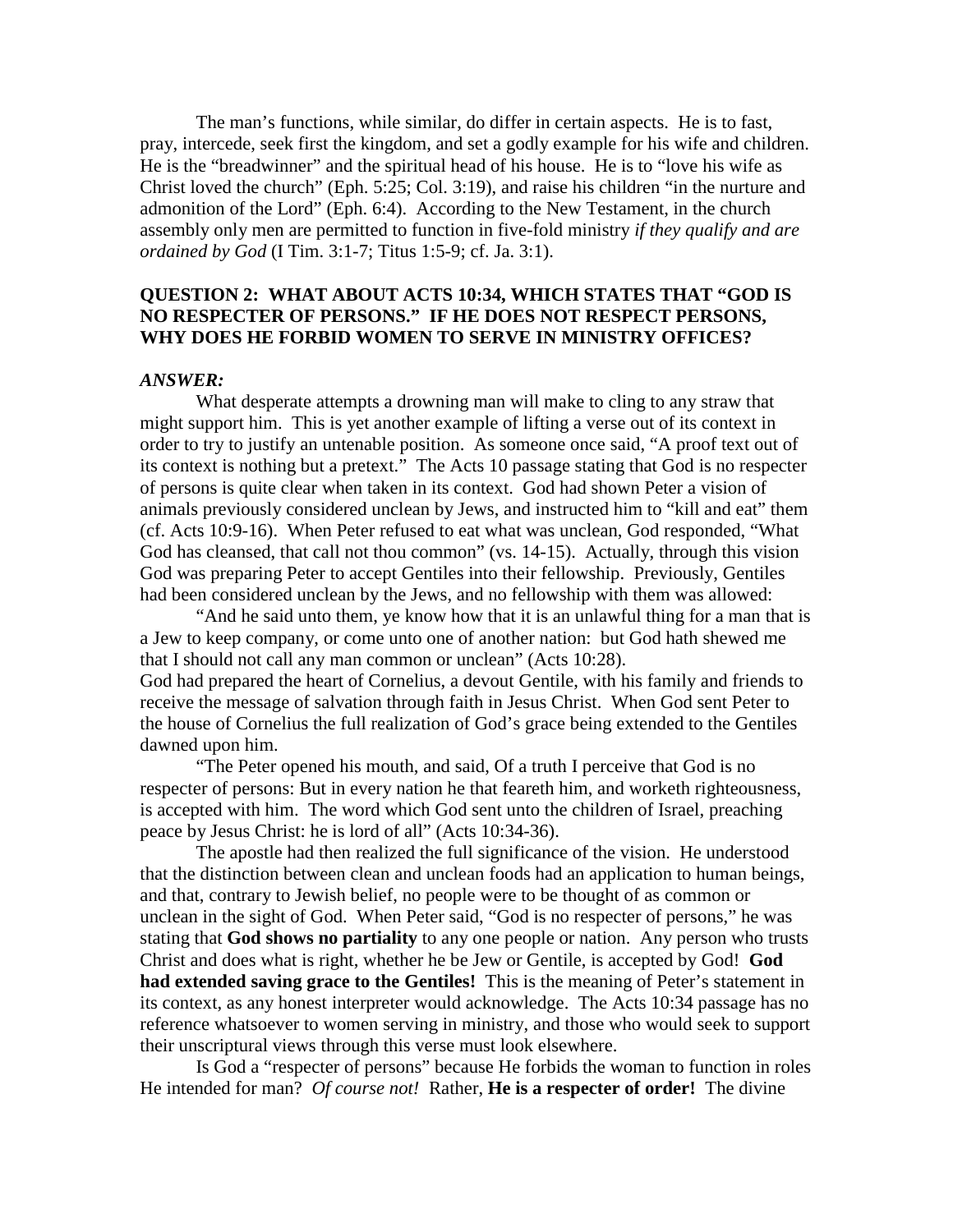order He established must be followed in order for Him to bless. He is not the author of confusion (I Cor. 14:33), but when women try to function in male roles, confusion is inevitable.

*There is confusion in the home* when a wife rejects her God **mandated** subordinate role to her husband and "wears the pants" in the family (cf. Eph. 5:22-24; Col. 3:18; 1 Cor. 11:3, 8-9). Even "secular" statistics have revealed that homes dominated by women make for unhappier marriages, more insecure children, and higher divorce rates. How can God bless a home, a marriage or a family, when either the husband or the wife refuse to submit to the roles in which God intended for them to function?

*And there is confusion in the church* when divine order is not followed. Paul wrote his epistles to the Corinthian church at least in part, *to correct their lack of order* in their exercise of spiritual gifts (cf. 1 Cor. 12:1; 1 Cor. 14:40). They had a zeal and enthusiasm for God, and undoubtedly the supernatural gifts flowed freely in their services (1 Cor. 12:7-10). However, Paul knew that unless divine order was followed the inevitable confusion would result in the spiritual decline of the whole church.

 God does not respect persons (Eph. 6:9), but **He does respect and require ORDER** in the church assembly! Why else would He go through so much trouble to make it perfectly clear –

That women were not allowed to teach men (1 Tim. 2:11-12);

That women were to be silent and take a subordinate role to the men in the church (1 Cor. 14:34-35);

And that only **a man** could qualify and meet the conditions God laid out for service in ministry offices (1Tim. 3:1-7; Titus 1:5-9).

 The whole church is out of order when these prohibitions are violated. How can God really bless those who continually refuse to obey His word on this matter? (Lk. 6:46; Jn. 14:15; 1 Jn. 5:3).

# **QUESTION 3: WHAT ABOUT DEBORAH, MIRIAM, AND ANNA, WHO IN THE OLD TESTAMENT DISPENSATION SEEMED TO SERVE IN MINISTRY OFFICES?**

## *ANSWER:*

 Indeed, these women and several others were greatly used of the Lord in the Old Testament dispensation, but not in a sense comparable to five-fold ministry in the New Testament.

#### **Miriam**

Miriam is once called a "prophetess" in Exodus 15:20. That verse and verse 21 following it describe the nature of her ministry as primarily that of *leading the Israelite women.*  Moses was God's leader of the nation as a whole, but other men ministered and "judged" under his authority (Ex. 18:21-26). Miriam's task was fundamentally a ministry to the women.

 A ministry to women by women is not inconsistent with New Testament teaching. Titus 2:3-5 instructs the older women in the Lord to teach the newer ones: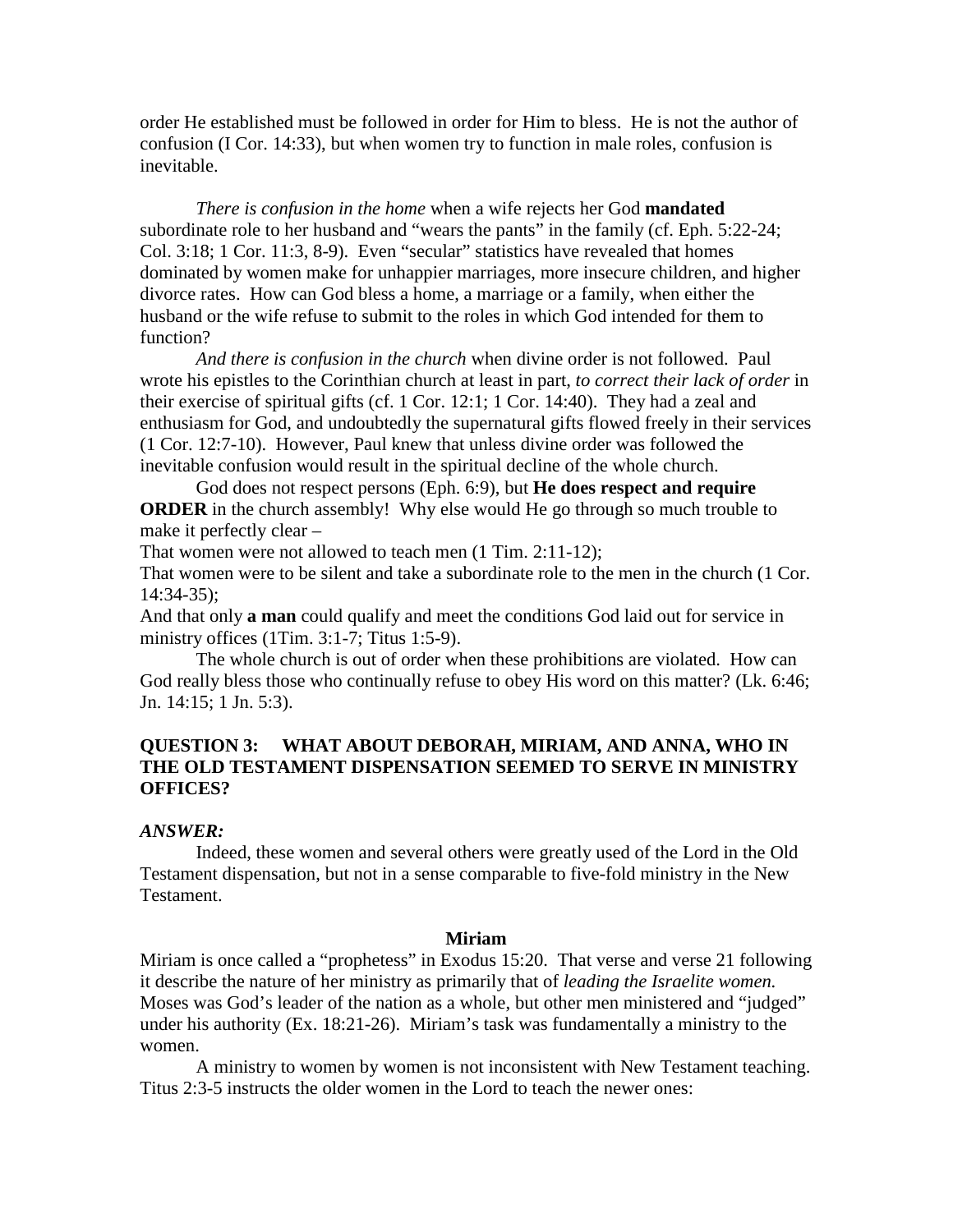"The aged women likewise, that they be in behavior as becometh holiness, not false accusers, not given to much wine, *teachers of good things;* 

 That they may teach *the young women* to be sober, to love their husbands, to love their children,

 To be discreet, chaste, keepers at home, good, obedient to their own husbands, that the word of God be not blasphemed."

 Clearly then, women are not only allowed but encouraged to teach other women (and undoubtedly children as well). Certainly the matters referred to in these verses could only be adequately taught by the wise counsel and example of a godly woman.

 Miriam sinned when she became insubordinate to God's will and incited Aaron against Moses. Objecting to Moses' prominence and respected position, she obviously became a leader in the rebellion against his authority (since she was the one God punished, not Aaron). As a result of her involvement in instigating the rebellion, God smote her with leprosy. She was healed when she and Aaron repented and Moses prayed for her healing (Num. 12:1-15). While this might seem to be an extreme example, it does reveal that God will not deal lightly with anyone, male or female, who dares to disregard the order He personally established.

#### **Deborah**

 Deborah served as a judge and was also called a prophetess. Her function was mainly advisor, offering counsel, and making judicial determinations in matters of disagreement among parties (Judges 4 and 5). However*, leadership* seemed to play a minor role in her ministry, and we might note that she called on a man, *Barak,* when need arose for military leadership to encounter the Canaanites in battle. Unquestionably she was a devout woman who was spiritually mature and blessed by God.

#### **Anna**

 Anna, the aged prophetess, is mentioned only briefly in Luke 2:36-38. Her ministry was that of serving God in the temple "…with fastings and prayers night and day." She was undoubtedly one of the godly remnant in Israel looking expectantly for the coming Messiah. Though a prophetess and a devout servant of God, nowhere do we find anything to suggest that she functioned in any role of leadership or authority.

#### **No "Prophetess" in the New Testament**

 Nowhere in the entire New Testament dispensation do we find a woman functioning in the office of prophetess (since Anna lived before the cross and thus in the Old Testament dispensation). The only other time the word is used in the New Testament is in Revelation 2:20-ff, where Jesus *rebukes* the church at Thyatira:

 "Notwithstanding I have a few things against thee, because thou sufferest that woman Jezebel, *which calleth herself a prophetess*, to teach and to seduce my servants to commit fornication, and to eat things sacrificed unto idols."

 Thus the only prophetess mentioned in the New Testament was this false one who ministered deception to the church at Thyatira. The four daughters of Phillip the Evangelist who prophesied (Acts 21:8-9) were not prophetesses, but exercised the simple gift of prophecy (1 Cor. 12:10: 14:1,26,31) as many other Spirit filled women do (Acts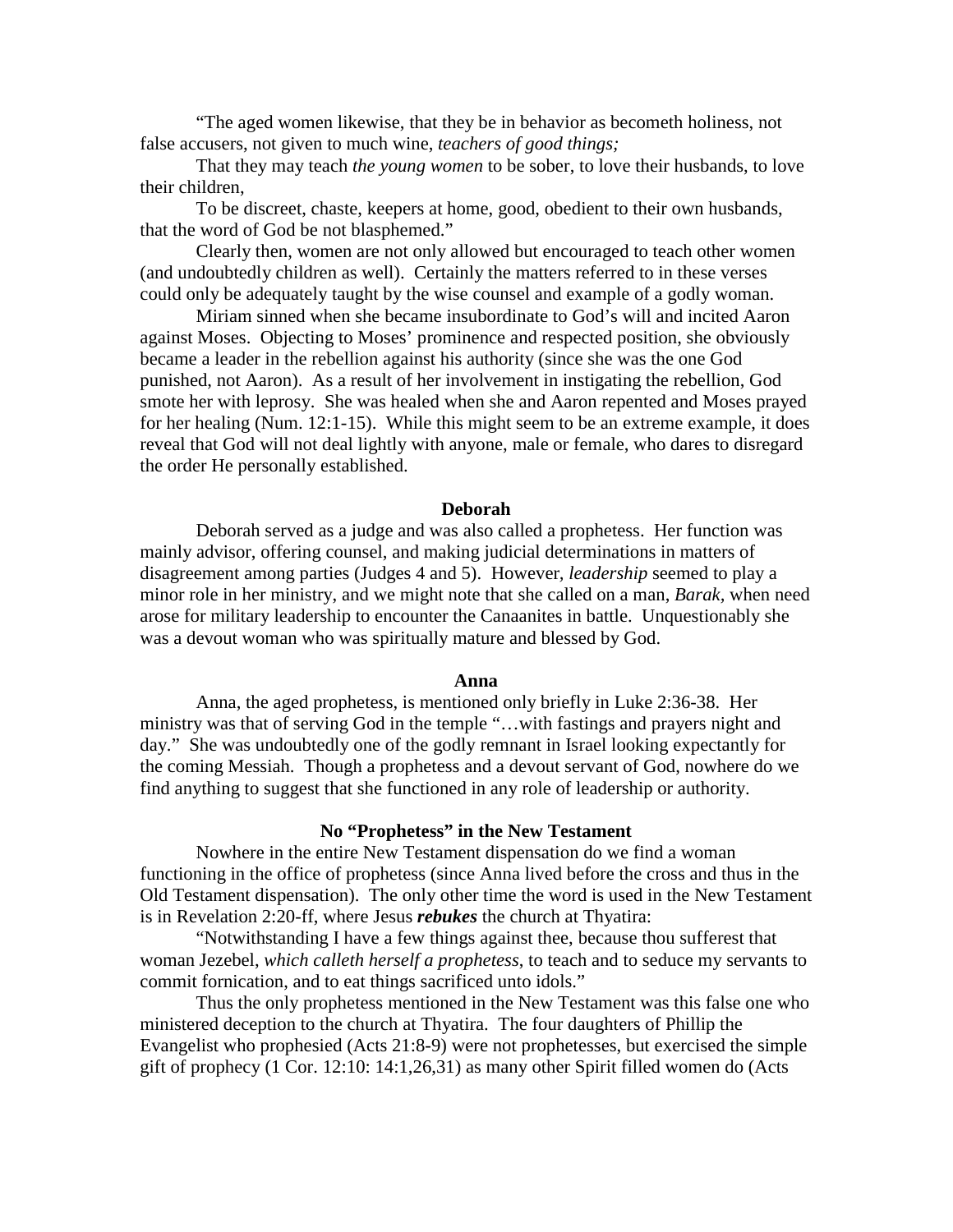2:17-18). Acts 21:8-9 in no way suggests that Phillip's daughters functioned in any fivefold ministry position.

 Obviously, one cannot scripturally appeal to women in the Old Testament as a justification of the modern practice of women in five-fold ministry.

# **Question 4: Can women scripturally serve in the ministry office of a "deaconess"?**

## *Answer:*

 Some have suggested that Romans 16:1 justifies women serving in such an office. The word translated "servant" in the King James Version (KJV) is in the Greek

"kiakonos," which is used as a *servant, helper*, or official in the church. It simply means that Phebe *served* the church, perhaps through prayers, visiting those of her own sex, and helping in whatever capacity she could be useful. This verse in no way implies that there was an official office of "deaconess."

 In fact, 1 Timothy 3:8-13 sets forth the qualifications of *a deacon* as an officer of the church:

 "Likewise must the deacons be grave, not double tongued, not given to much wine, not greedy of filthy lucre;

Holding the mystery of the faith in a pure conscience.

 And let these also first be proved; then let them use the office of a deacon, being found blameless.

Even so must their wives be grave, not slanderers, sober, faithful in all things.

 Let the deacons be the husbands of one wife, ruling their children and their own houses well.

 For they that have used the office of a deacon well purchase to themselves a good degree, and great boldness in the faith which is in Christ Jesus."

 As in the ministry office of a pastor, the deacon must have a grave and sober wife (vs.11). Obviously only men have wives and thus only men could scripturally qualify for the office of a deacon. Also, deacons can have been married to only one wife, and must *rule* their children and own houses well (verse 12). To rule the house is to be the head and authority of it *– a role that can be scripturally fulfilled only by a man* (Eph. 5:22-24; Col. 3:18).

 Thus, Scripture plainly demonstrates that there is no biblical position of "deaconess".

# **QUESTIN 5: HOW FAR DO WE TAKE THE PROHIBITION IN 1 CORINTHIANS 14:34-35?**

 "Let your women keep silence in the churches: for it is not permitted unto them to speak; but they are commanded to be under obedience, as also saith the law.

 And if they will learn anything, let them ask their husbands at home: for it is a shame for women to speak in the church."

 How far do we take this? Can women not speak at all in church? Are they forbidden to share testimonies, or make prayer requests, or to prophesy?

*ANSWER:*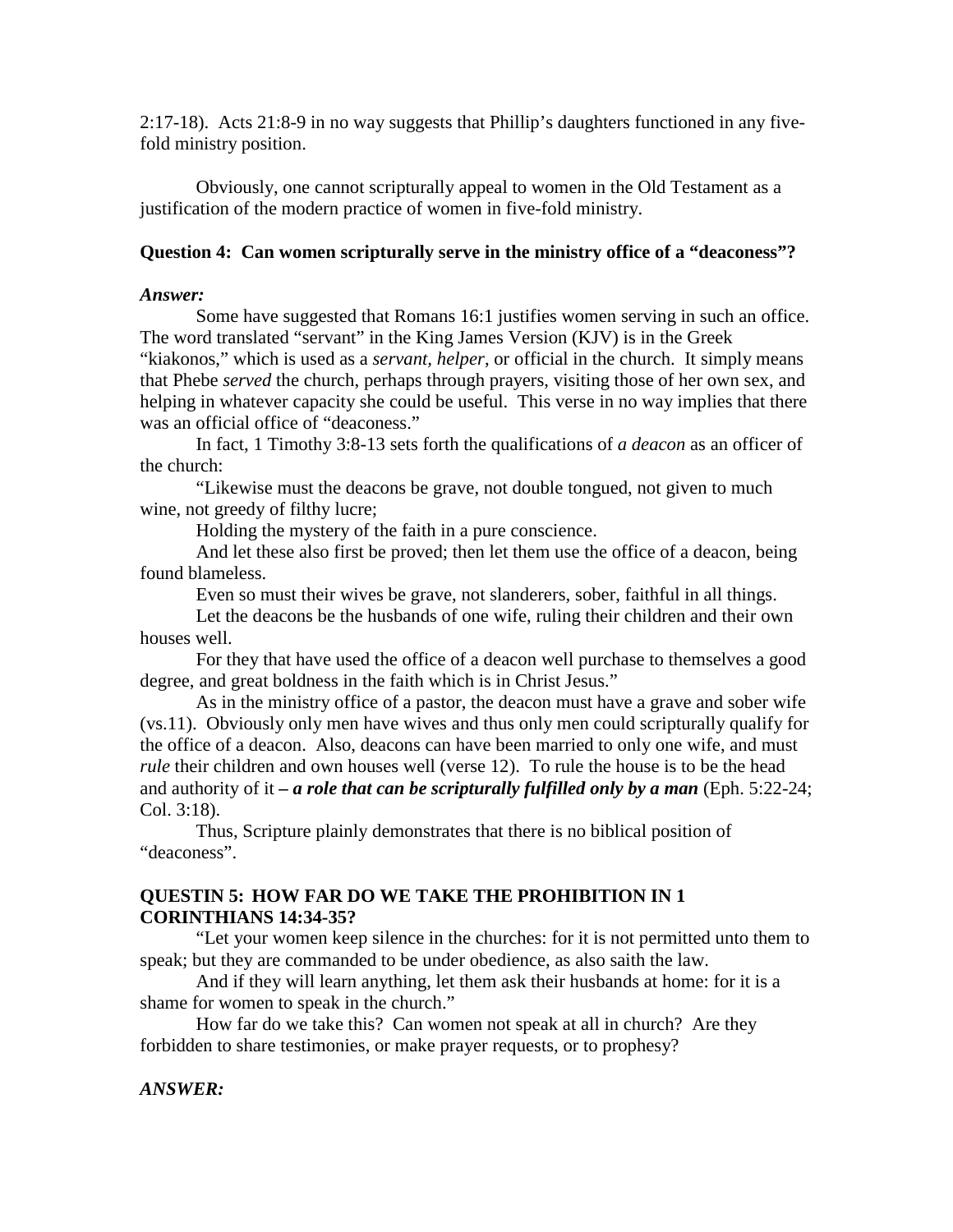This question can best be answered by seeing the subject as a whole, and noting what else the Bible has to say that bears upon this question.

We can quality the prohibition in 1 Corinthians 14:34:35 with 1 Corinthians 11:5. Here, the context deals with the church assembly and ordinances (vs.2; 17-ff), and reveals that *a woman is allowed to pray and prophesy in the church if she covers her head* as a symbol of her willing submission to the headship and authority of the man (vs.3-16), and as long as she does not try to teach or in any way usurp that authority (1 Tim. 2:11-12).

 Although the Bible doesn't specifically state that women are allowed to share testimonies (of God's provision, healing, blessings, etc.) in the assembly, neither does there appear to be any apparent wrongdoing in it, especially when a special time for sharing testimonies is designated, and as long as all things are done "decently and in order" (1 Cor. 14:40).

 In our local assembly, the sisters in the Lord are encouraged to "stir up the gifts" within them (1Cor. 12:31; 14:1,39), to prophesy, give an utterance in tongues, interpret, or manifest any other gift with which God anoints them (Acts 2:17-18; 21:9; 1 Cor. 11:5; 14:1-ff), keeping in mind that *the purpose* of the vocal gifts (tongues, interpretation, gift of prophecy) is to edify, exhort, and to comfort the assembly (1Cor. 14:3), not to rebuke or teach it.

 We also encourage the sisters to share their testimonies of God's faithfulness and blessings in their lives, under the command of Psalm 107:2, to "Let the redeemed of the Lord say so," and Isaiah 12:4, to "...declare His doings among the people."

## **QUESTION 6: WHAT ABOUT WOMEN MINISTRIES THAT HAVE TRULY BLESSED MULTITUDES OF PEOPLE?**

 Many people have been saved, filled with the Holy Spirit, inspired, and healed under the ministries of sincere and devoted women, both in the United States and on the mission field. Doesn't the fact that many people are being blessed by women ministries prove God's approval of them?

## *ANSWER:*

 Our purpose in writing this publication is not to call into question the motives or intents of women who serve in five-fold ministry. Our interest is to set forth *what is scriptural.* It seems that the Word of God has been set aside as our guide for faith and practice, and the church at large now condones "whatever works" and is done in the name of Christ (whether it's biblical or not doesn't seem to matter). Just because some people are blessed by women preachers is in no way an indication of God's approval of them! *Remember:*

a. God anoints the preaching of the Word! *The Word of God* is what blesses, inspires, and changes lives (Rom. 10:17; 1 Cor. 1:21). It's the *Word* that "will not return void" (Isa. 55:11). Jesus said in Mark 16:15-20 that *"signs"* (miracles) will follow *the preaching of the Word.* (No human vessel, man or woman, can take credit for what only God's Word will do if it's proclaimed!) If the Word of God is preached, people will be blessed by it!

b. People were probably "blessed" by Judas Iscariot's ministry! "Signs and wonders" probably followed his preaching, and people could have been drawn to Christ through it! When Jesus told the twelve that one of them was not genuine, no one suspected Judas.